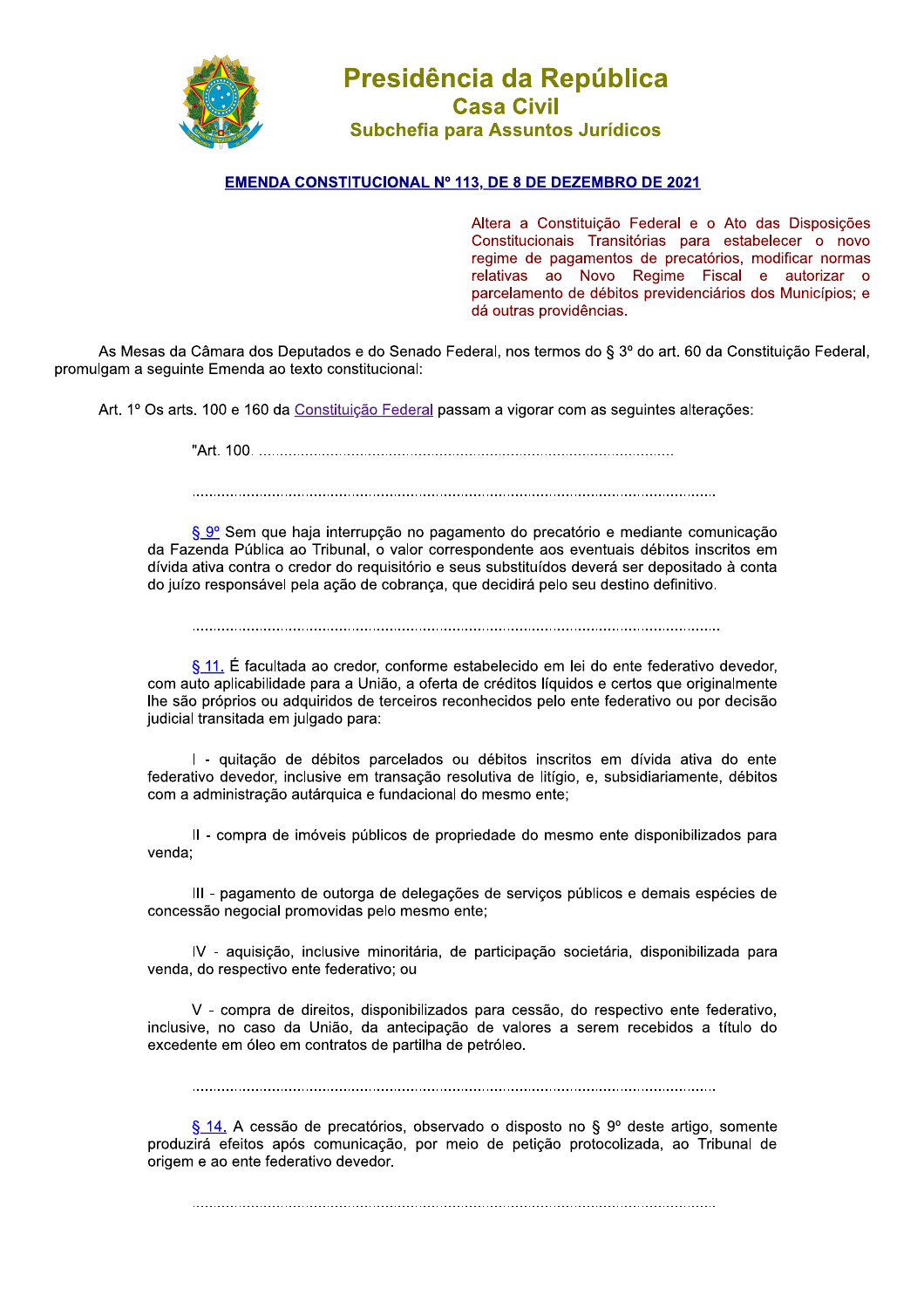§ 21. Ficam a União e os demais entes federativos, nos montantes que lhes são próprios, desde que aceito por ambas as partes, autorizados a utilizar valores objeto de sentenças transitadas em julgado devidos a pessoa jurídica de direito público para amortizar dívidas, vencidas ou vincendas:

I - nos contratos de refinanciamento cujos créditos sejam detidos pelo ente federativo que figure como devedor na sentença de que trata o caput deste artigo;

II - nos contratos em que houve prestação de garantia a outro ente federativo;

III - nos parcelamentos de tributos ou de contribuições sociais; e

IV - nas obrigações decorrentes do descumprimento de prestação de contas ou de desvio de recursos.

§ 22. A amortização de que trata o § 21 deste artigo:

I - nas obrigações vencidas, será imputada primeiramente às parcelas mais antigas;

II - nas obrigações vincendas, reduzirá uniformemente o valor de cada parcela devida, mantida a duração original do respectivo contrato ou parcelamento." (NR)

§ 2º Os contratos, os acordos, os ajustes, os convênios, os parcelamentos ou as renegociações de débitos de qualquer espécie, inclusive tributários, firmados pela União com os entes federativos conterão cláusulas para autorizar a dedução dos valores devidos dos montantes a serem repassados relacionados às respectivas cotas nos Fundos de Participação ou aos precatórios federais." (NR)

Art. 2º O Ato das Disposições Constitucionais Transitórias passa a vigorar com as seguintes alterações:

§ 5° Os empréstimos de que trata o inciso III do § 2° deste artigo poderão ser destinados, por meio de ato do Poder Executivo, exclusivamente ao pagamento de precatórios por acordo direto com os credores, na forma do disposto no inciso III do § 8º do art. 97 deste Ato das Disposições Constitucionais Transitórias " (NR)

II - para os exercícios posteriores, ao valor do limite referente ao exercício imediatamente anterior, corrigido pela variação do Índice Nacional de Precos ao Consumidor Amplo (IPCA), publicado pela Fundação Instituto Brasileiro de Geografia e Estatística, ou de outro índice que vier a substituí-lo, apurado no exercício anterior a que se refere a lei orcamentária.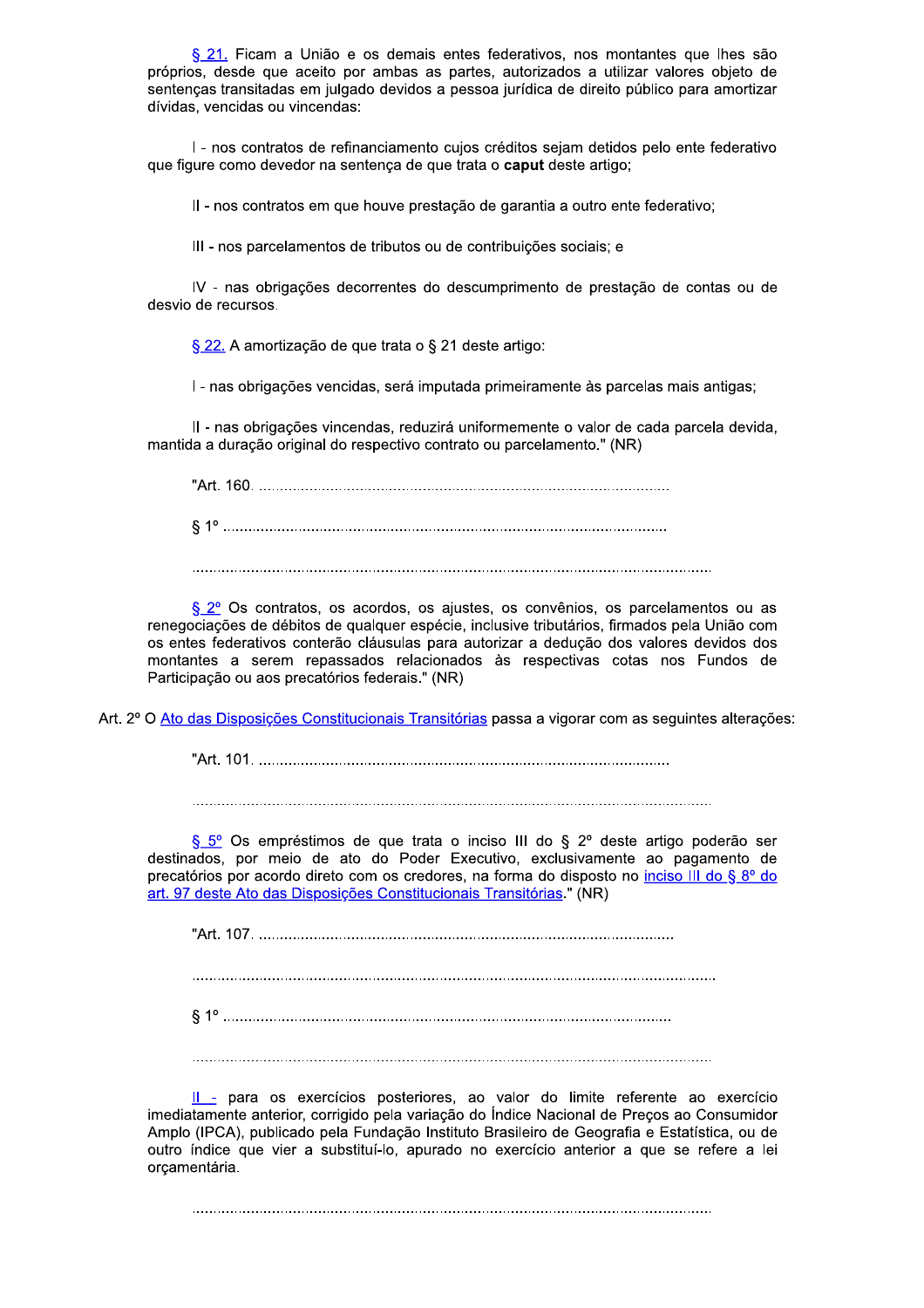§ 12. Para fins da elaboração do projeto de lei orçamentária anual, o Poder Executivo considerará o valor realizado até junho do índice previsto no inciso II do § 1º deste artigo, relativo ao ano de encaminhamento do projeto, e o valor estimado até dezembro desse mesmo ano.

§ 13. A estimativa do índice a que se refere o § 12 deste artigo, juntamente com os demais parâmetros macroeconômicos, serão elaborados mensalmente pelo Poder Executivo e enviados à comissão mista de que trata o § 1º do art. 166 da Constituição Federal.

§ 14. O resultado da diferença aferida entre as projeções referidas nos §§ 12 e 13 deste artigo e a efetiva apuração do índice previsto no inciso II do § 1º deste artigo será calculado pelo Poder Executivo, para fins de definição da base de cálculo dos respectivos limites do exercício seguinte, a qual será comunicada aos demais Poderes por ocasião da elaboração do projeto de lei orçamentária." (NR)

"Art. 115. Fica excepcionalmente autorizado o parcelamento das contribuições previdenciárias e dos demais débitos dos Municípios, incluídas suas autarquias e fundações, com os respectivos regimes próprios de previdência social, com vencimento até 31 de outubro de 2021, inclusive os parcelados anteriormente, no prazo máximo de 240 (duzentos e quarenta) prestações mensais, mediante autorização em lei municipal específica, desde que comprovem ter alterado a legislação do regime próprio de previdência social para atendimento das seguintes condições, cumulativamente:

I - adoção de regras de elegibilidade, de cálculo e de reajustamento dos benefícios que contemplem, nos termos previstos nos incisos Le III do § 1º e nos §§ 3º a 5º, 7º e 8º do art. 40 da Constituição Federal, regras assemelhadas às aplicáveis aos servidores públicos do regime próprio de previdência social da União e que contribuam efetivamente para o atingimento e a manutenção do equilíbrio financeiro e atuarial;

II - adequação do rol de benefícios ao disposto nos §§ 2º e 3º do art. 9º da Emenda Constitucional nº 103, de 12 de novembro de 2019;

III - adequação da alíquota de contribuição devida pelos servidores, nos termos do  $\S 4^{\circ}$ do art. 9º da Emenda Constitucional nº 103, de 12 de novembro de 2019; e

IV - instituicão do regime de previdência complementar e adeguação do órgão ou entidade gestora do regime próprio de previdência social, nos termos do § 6º do art. 9º da Emenda Constitucional nº 103, de 12 de novembro de 2019.

Parágrafo único. Ato do Ministério do Trabalho e Previdência, no âmbito de suas competências, definirá os critérios para o parcelamento previsto neste artigo, inclusive quanto ao cumprimento do disposto nos incisos I, II, III e IV do caput deste artigo, bem como disponibilizará as informações aos Municípios sobre o montante das dívidas, as formas de parcelamento, os juros e os encargos incidentes, de modo a possibilitar o acompanhamento da evolução desses débitos."

"Art. 116. Fica excepcionalmente autorizado o parcelamento dos débitos decorrentes de contribuições previdenciárias dos Municípios, incluídas suas autarquias e fundações, com o Regime Geral de Previdência Social, com vencimento até 31 de outubro de 2021, ainda que em fase de execução fiscal ajuizada, inclusive os decorrentes do descumprimento de obrigações acessórias e os parcelados anteriormente, no prazo máximo de 240 (duzentos e quarenta) prestações mensais.

§ 1º Os Municípios que possuam regime próprio de previdência social deverão comprovar, para fins de formalização do parcelamento com o Regime Geral de Previdência Social, de que trata este artigo, terem atendido as condições estabelecidas nos incisos I, II, III e IV docaputdo art. 115 deste Ato das Disposições Constitucionais Transitórias.

§ 2º Os débitos parcelados terão redução de 40% (quarenta por cento) das multas de mora, de ofício e isoladas, de 80% (oitenta por cento) dos juros de mora, de 40% (quarenta por cento) dos encargos legais e de 25% (vinte e cinco por cento) dos honorários advocatícios.

§ 3º O valor de cada parcela será acrescido de juros equivalentes à taxa referencial do Sistema Especial de Liquidação e de Custódia (Selic), acumulada mensalmente, calculados a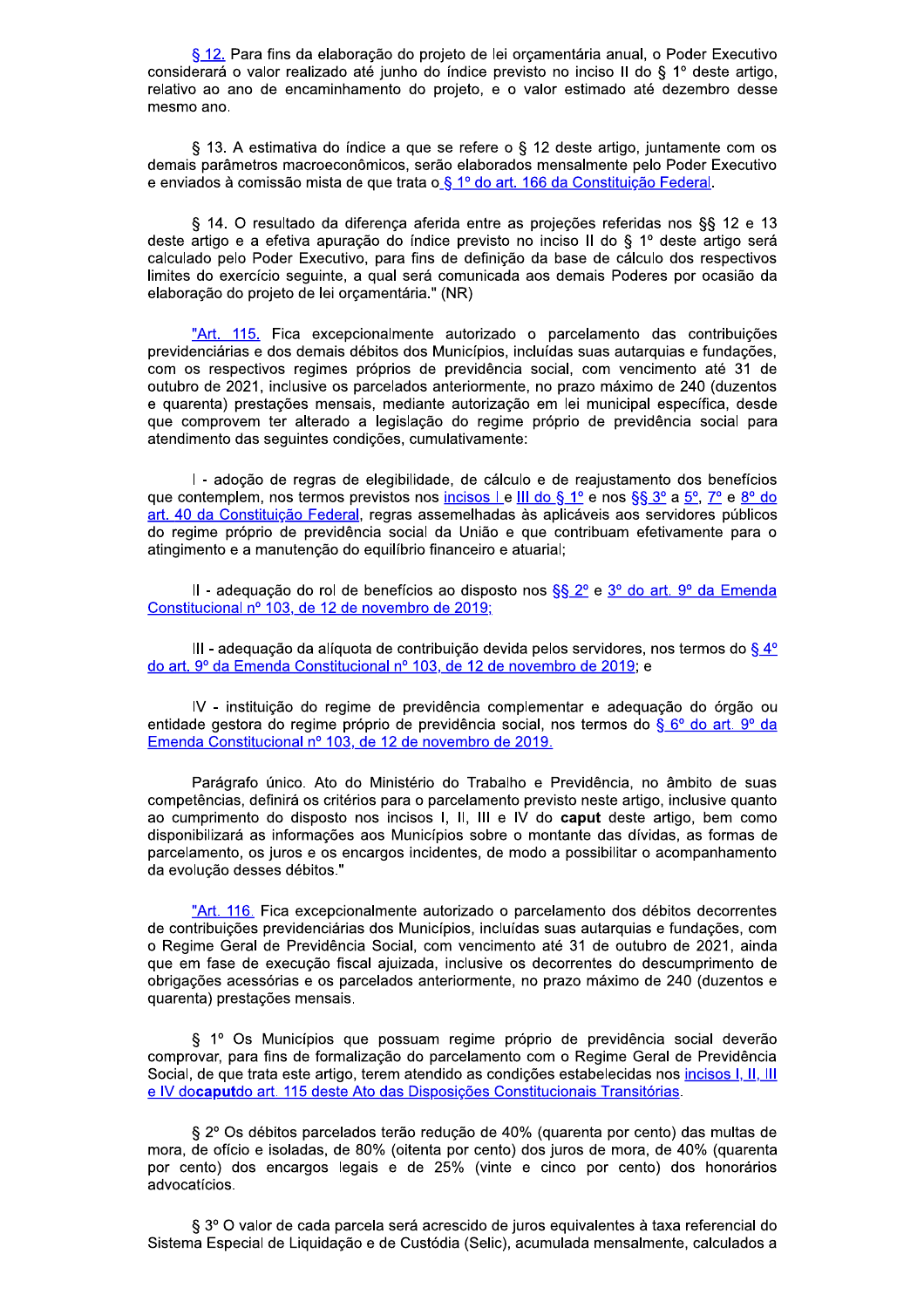partir do mês subsequente ao da consolidação até o mês anterior ao do pagamento.

§ 4º Não constituem débitos dos Municípios aqueles considerados prescritos ou atingidos pela decadência.

§ 5º A Secretaria Especial da Receita Federal do Brasil e a Procuradoria-Geral da Fazenda Nacional, no âmbito de suas competências, deverão fixar os critérios para o parcelamento previsto neste artigo, bem como disponibilizar as informações aos Municípios sobre o montante das dívidas, as formas de parcelamento, os juros e os encargos incidentes, de modo a possibilitar o acompanhamento da evolução desses débitos."

"Art. 117. A formalização dos parcelamentos de que tratam os arts. 115 e 116 deste Ato das Disposições Constitucionais Transitórias deverá ocorrer até 30 de junho de 2022 e ficará condicionada à autorização de vinculação do Fundo de Participação dos Municípios para fins de pagamento das prestações acordadas nos termos de parcelamento, observada a sequinte ordem de preferência:

I - a prestação de garantia ou de contra garantia à União ou os pagamentos de débitos em favor da União, na forma do § 4º do art. 167 da Constituição Federal;

II - as contribuições parceladas devidas ao Regime Geral de Previdência Social;

III - as contribuições parceladas devidas ao respectivo regime próprio de previdência social."

Art. 3º Nas discussões e nas condenações que envolvam a Fazenda Pública, independentemente de sua natureza e para fins de atualização monetária, de remuneração do capital e de compensação da mora, inclusive do precatório, haverá a incidência, uma única vez, até o efetivo pagamento, do índice da taxa referencial do Sistema Especial de Liquidação e de Custódia (Selic), acumulado mensalmente.

Art. 4º Os limites resultantes da aplicação do disposto no inciso II do § 1º do art. 107 do Ato das Disposições Constitucionais Transitórias serão aplicáveis a partir do exercício de 2021, observado o disposto neste artigo.

§ 1º No exercício de 2021, o eventual aumento dos limites de que trata o caput deste artigo fica restrito ao montante de até R\$ 15.000.000.000,00 (quinze bilhões de reais), a ser destinado exclusivamente ao atendimento de despesas de vacinação contra a covid-19 ou relacionadas a ações emergenciais e temporárias de caráter socioeconômico.

§ 2º As operações de crédito realizadas para custear o aumento de limite referido no § 1º deste artigo ficam ressalvadas do estabelecido no inciso III do caput do art. 167 da Constituição Federal.

§ 3º As despesas de que trata o § 1º deste artigo deverão ser atendidas por meio de créditos extraordinários e ter como fonte de recurso o produto de operações de crédito.

§ 4° A abertura dos créditos extraordinários referidos no § 3° deste artigo dar-se-á independentemente da observância dos reguisitos exigidos no § 3º do art. 167 da Constituição Federal.

rt. 5º As alterações relativas ao regime de pagamento dos precatórios aplicam-se a todos os requisitórios já expedidos, inclusive no orcamento fiscal e da seguridade social do exercício de 2022.

Art. 6º Revoga-se o art. 108 do Ato das Disposições Constitucionais Transitórias.

Art. 7º Esta Emenda Constitucional entra em vigor na data de sua publicação.

Brasília, em 8 de dezembro de 2021.

| Mesa da Câmara dos Deputados | Mesa do Senado Federal  |
|------------------------------|-------------------------|
| Deputado Arthur Lira         | Senador Rodrigo Pacheco |
| Presidente                   | Presidente              |